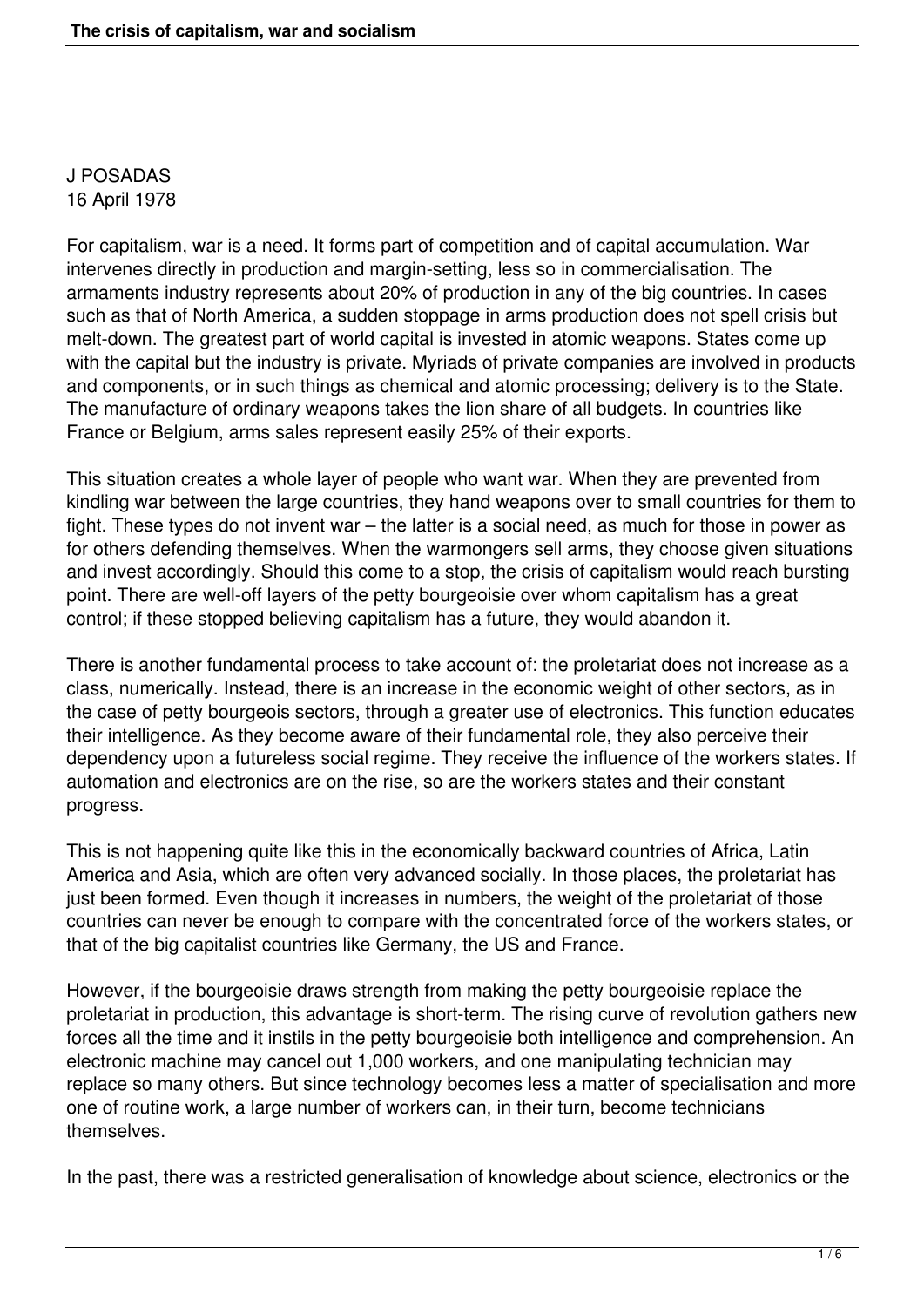atom – as well as for what regards the relation atom-movement-energy. But now, any worker who wishes to do so can tackle the subject right away and quickly handle the most complicated electronic machine. As a category, the petty bourgeoisie is no longer so readily identifiable: it feels more and more part of the product it creates, on pressing the button. What is called an 'industrial complex' is an enormous expanse upon which are created varied products and where three workers may be enough to run an entire factory. Automated production systems progressively eliminate proletarians by decreasing their numbers; conversely however, they add to the ranks of the proletariat a technical and scientific petty bourgeoisie.

Somewhere in all this, capitalism has no other solution but war. It will decide war and whatever massacre - and this, quite independently from the existence, or the will, of one capitalist or another. The economy is structured so that the operation of its essential plans is determined in the spheres of high finance, big capital and high industry. These hold everything concentrated. They are able to determine the economic movements even of other enterprises. The resulting economic concentration is each day more important. In the capitalist countries, the function of big capital is always more centralised, whilst competition is quicker and more dynamic than ever in history. This competition signifies also more concentration of capital, more production and a greater domination of the economy. In the large capitalist countries, the big industrial sectors are those who control the army, the police; they are those make the nuclear tests. They decide on the war question. They can start war at any moment, without any parliament or president. They dominate the economy.

To grasp this, one must rely on a Marxist analysis and not on what the capitalists have to say. Is it not normal, when studying the development of a plant, to deal with its seed, its flower, its life-cycle, its relationship with the earth – establishing the unity of it all? This is what they do in botanic and in genetics. But when it comes to the study of society, where is this done? A good few communist comrades themselves tell us that, in society, 'behaviour is different'. Different, in what way? They also say that 'in Lenin's time, one had to act differently from today'. Is it the fear of the nuclear war that makes them talk like this? Why else do they say this! Is it that the bourgeoisie has been made to change its nature and its views? What has changed since Lenin to show that the bourgeoisie now rejects war; and that now, it feels obliged to stop waging it? What historic examples are there?

As for the historic examples, let's look at them. China was the theatre of the greatest (class) conciliations. But the Chinese masses had to make war in order to impose social change. How did capitalism organise its behaviour in that instance? Where has it given a proof that it was disposed to let the progress of history influence it? Nowhere has a capitalist class been seen ready to cancel itself out; nowhere has its decisive sectors shown themselves disposed to give up their power. Of this, there are no examples.

The communists and the socialists do not discuss this. All they say is: 'war would be an atrocity; it would be the end of the world'. They spray their fear about them, starting with frightening themselves – and this makes them yield. They make themselves believe that, from some foothold gained in the enemy's camp, they will be able to keep an eye on the foe and stop him making war. As if this could be depended upon to control or persuade capitalism into welcoming change! This philosophy is simply mystical. It is not an error they are making. Their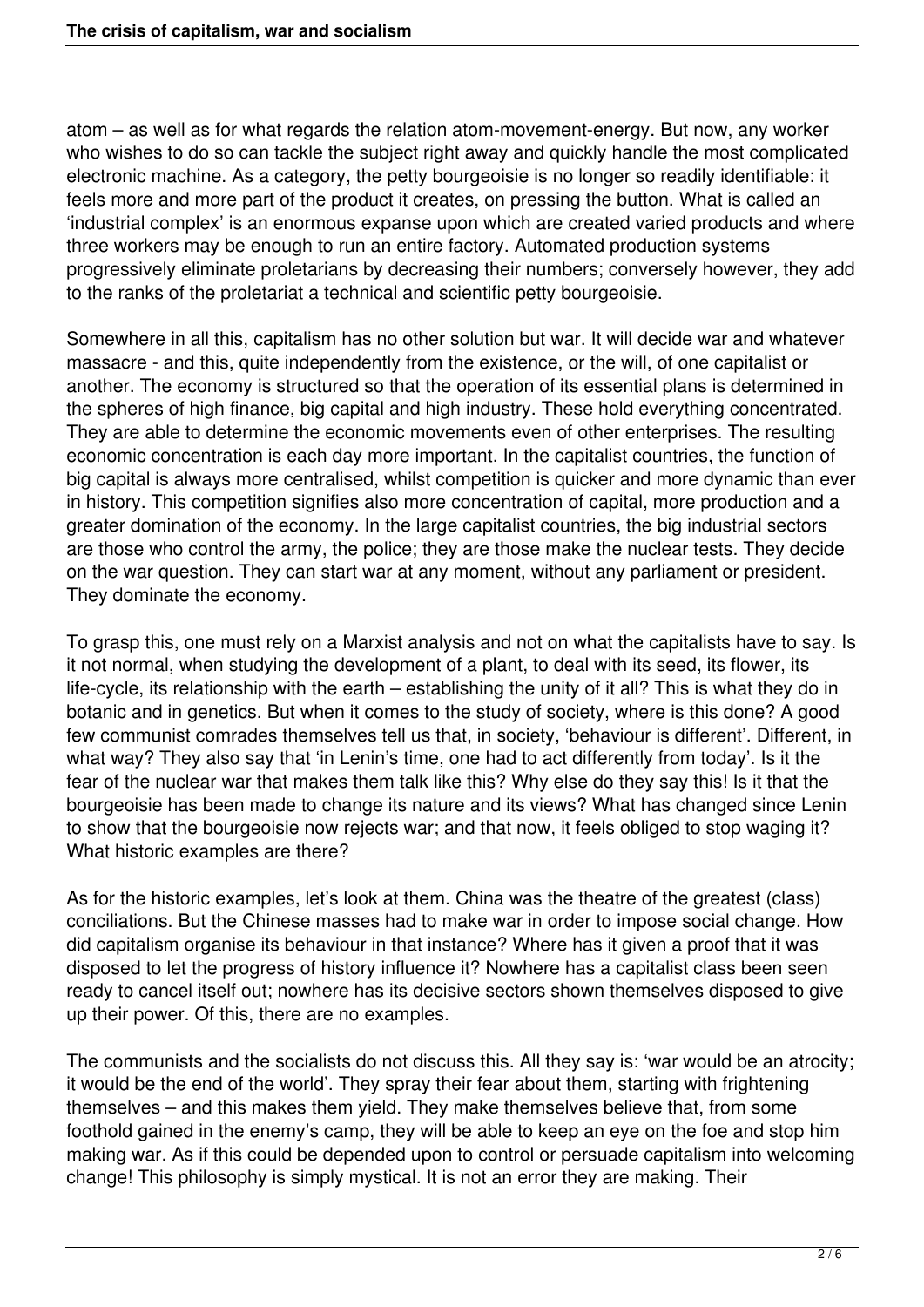methodology would have them believe that human behaviour is independent from its relationship with the production process. The greatness of Marx resides essentially in having defined the 'fetishism' of production in capitalism; and in having demonstrated the real and material basis upon which rests the existence of capitalism. Whilst capitalism has no function without production, production is certainly serviceable without capitalism. Capitalism draws its strength from production, deriving from it also its way of thought and its perceptions.

The fear felt by capitalism is not of the ordinary sort. It fears, because it perceives a void in life. People can experience fear in a difficult situation, wherein they do not feel strong enough; or they feel ignorant or unable to concentrate enough attention to unravel it. The fear of capitalism, however, is alien to what lays at the root of such sensations. Its reactions are not those of the people generally: it is the dread of being dislodged from history. It is brutally influenced by this fear. This causes it to close-in upon itself - having secured first a firm hold over of its class interests. If capitalism could to think humanely, if it could comprehend what it represents in history - in itself, and as a class - it might be tempted to give up and go away. It might even decide that with itself gone away, things will be better for all. But have you ever seen capitalism reason like this? The history of humanity is that of its relationship with production and property. Humanity's dependency upon this relationship is so great that it informs its whole manner of seeing, of foreseeing and of visualising the future; it does not even disappear with the workers state.

Capitalism does not see a future in life; and so, it runs away with what it has. It does not bother with wife or child. The big capitalists have no such notions as family, maternity or paternity. Their role in life leads them to reproduce via production, and not in a family. The ordinary joy of a father in front of his new baby forms part of the natural hope in the future. Instead of this joy, the big capitalists feel a sense of tragedy in their relations with their children; a sense that the future is blighted for them with the disappearance of the capitalist system. And really, how can one expect the capitalists to think in a manner opposed to what, for them, constitutes their lives, namely, property? Haven't they built all structures upon it?

If it is a fact that intelligence can win over many individuals, it remains that the world of the capitalists, as a structure, is impervious to this. One can weaken their system as the Chileans did. One can be elected to governments, swear upon Constitutions and show their limits. It is possible to reach office and prepare the (working) class for maximum advance. However, even before any of this can bear fruit, one must disarm the army. The (state) structure in place has to be brought down so that the norm of popular intervention can prevail.

The Communist leaderships speak of such things as 'state secret', 'judicial confidentiality' and 'military secrets'. But these are lies. They have been created by the ruling class as a means to look after its affairs, to use the army, the police, the law and the judges for the defence of its own interests. The Communists do not discuss in this way. About the Allende's government (in Chile) they say that Allende could have gone much farther if only there had been less 'traitors'. But this is a false account of history! When a military or a bourgeois type swears on the new Allende's Constitution, it is only to betray it in a minute. Indeed, if he swears at all, it is because he cannot see what else he can do. Meanwhile, he plots the counter revolution. Revolutionary leaders have the duty to understand this. If such leaders fail, it is because they do not use the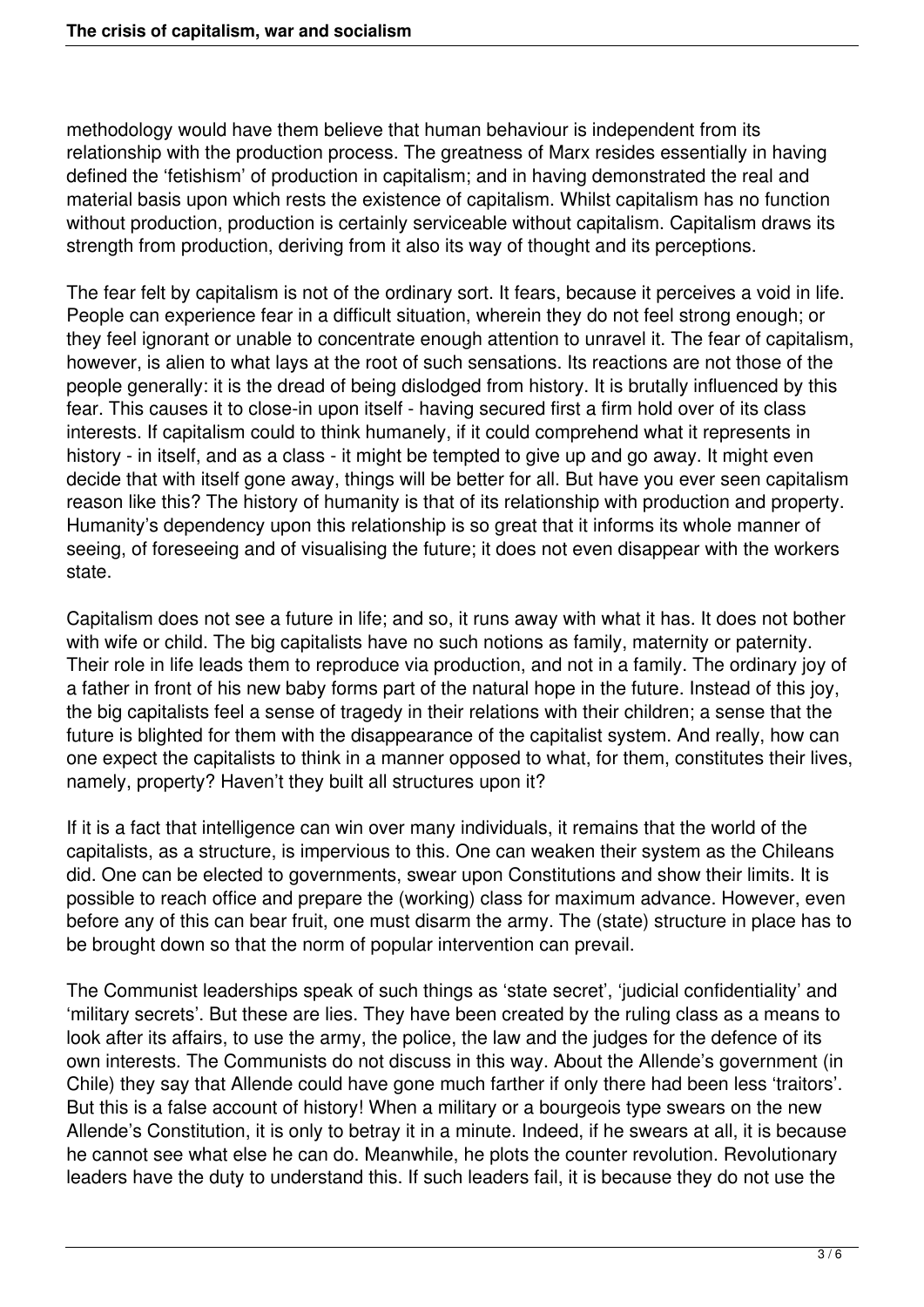dialectical method: instead, they keep fingers crossed about what is coming next. They use an enigmatic method, cloaked under a pious or mystical belief in the revolution. On using the dialectical method, a leader would say: 'This bourgeois is swearing, but he does not mean it. He swears to support the Allende's government but he is after private property'. It is true that Allende's himself swore on a Constitution that did not quite challenge private property; but he had kept on his side enough room for manoeuvre, thanks to the strength the workers movement had lent him.

The Communists discuss from suppositions, or from things they imagine; they do not discuss as a function required by the scientific conclusion to be drawn about the behaviour of classes. They refer to 'the fear of the atomic war' – but who is frightened? It is their own fear they are looking at, not wanting to bear responsibility in a destruction of the world. But the working class has no fear. It feels that there is no remedy, as if saying: the war will be terrible; but what do you say about the latest train crash in Italy where 40 people are already dead and so many more are going to die?. There are plenty of such examples. The war is not the end of the world. It is going to mean greater destructions than before, but along with this, there is the very great increase in the world's scientific capacity, consciousness and intelligence. It is now established that all can be built again - and better than before. There is an ever greater grasp regarding the world's economy and physical laws. This leads to a firm sense of confidence regarding the future, nature, production and the universe. In the past, people lived in a great state of insecurity because knowledge was confined to a very small circle. Today, on the other hand, the workers states demonstrate that all can be surmounted. As for the atomic war, one must say simply that it will be more destructive than the war before.

Since anything at all can be made and remade, the most dangerous effects of the war do not lie in the material destruction. They reside in the fear – overarching and paralysing fear. In the case of each previous war, the class to regain power had always been the bourgeoisie, permitting it to resuscitate, each time, the mystique of the process of capitalist production. Today no longer: the workers state is there; it has the effect of immediately conjuring up a dialectical sense of confidence in the materialistic process of history.

We must discuss these questions with all the Communist comrades, the socialists and the left. It is not us who want the war: it is inherent to capitalism. Marx, Engels and Rosa Luxemburg have written much about it - Rosa Luxemburg particularly. She wrote very good texts showing that the war industry cannot be separated from the life of capitalism. Today, this industry has come to occupy an immensely more central place than when she wrote.

Any large capitalist country dedicates 30% of its economy to war. This is camouflaged in a thousand ways behind types who 'observe the skies', who 'look at the stars', and the like. There are scores of such people doing their bit for the war. If the Soviets have 1,000 satellites for surveillance and meteorology, how many more must have the Yanks to enable them to watch not only the socialist countries but their French, German and Japanese competitors?

Insecurity, ignorance, uncertainty in the method of thought – these are the essential bases for fear. But even then, one can suffer from a lack of knowledge without necessarily being afraid: An airline passenger who does not know what country lies in front of the plane consults a map,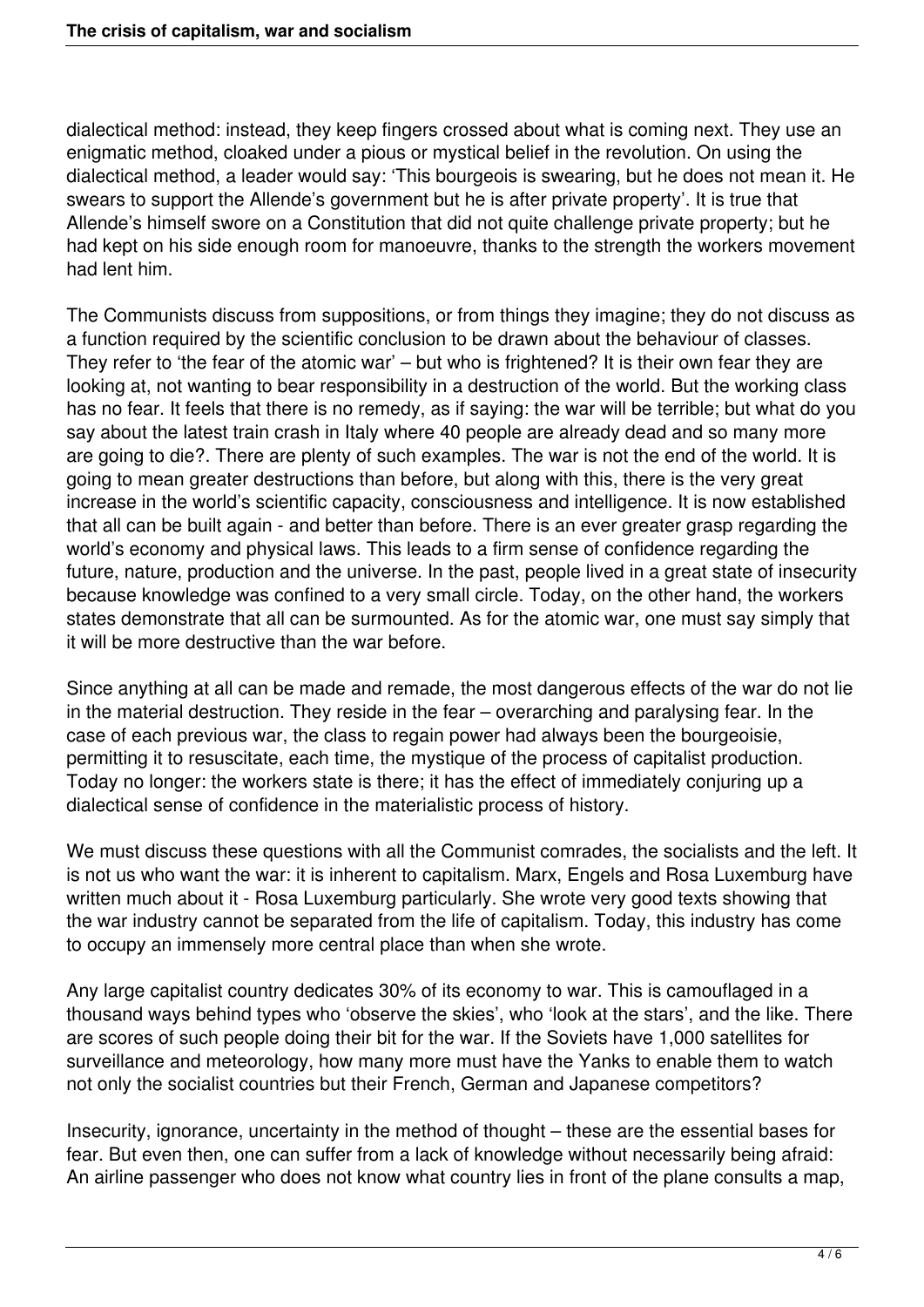and the worry is gone. Unlike this ordinary fear, say, of a machine, the fear of the future has much deeper social roots. One of the consequences of private property is in having developed individualism by the means of which to tackle these things. As opposed to this, one of the greatest conquests of the socialist revolution is in having developed instead the collective interest. This collective interest has its foundation in the sense of confidence that we (humans) can do anything at all and resolve everything. Capitalism is not capable of this. The workers state is. The Russia of 1917 was a proper ruin. Lenin created the programme via which, even with the NEP on the third year, the workers state was built.

Terrorism is meaningless. There are indeed very audacious terrorists, very resolute and not always motivated by individual interest. However, what they achieve is of no use in history. There are instances when a terrorist act may be useful as a means – but it is useless as an end it itself and cannot be a programme. There can be the need to blow up the HQ of an occupying power. But then, this is war and not terrorism. Trotsky shows well how Lenin was trying to explain and persuade the Anarchists and the terrorists of those days. Lenin wanted to win them over because they were very audacious and disinterested people. Most of them came from rich families; they were expressing their social disgust at their rotten milieus. There is the case of this very rich woman in Germany who had killed her lover because she was so fed up with the sort of life with him, and who said simply: 'it had to be done'. This is a little like what happened to Patricia Hearst. There must be more about Hearst than we know because the CIA was involved behind her group. Nonetheless, it was easy to observe both Hearst's revulsion at the rottenness of life around her, and her desire to smash the crushing monotony of it. Even though these people kept offering each other diamonds at the drop of a hat, they were each living a life of utter solitude – and this in a world where not a day passes without the report of some immense progress in science! Such people are cloistered up inside their world. When they take an interest in science at all, it is only to see how to produce at a lower price!

Terrorism is not a way forward and there are no more such 'terrorists' in fact. However, those who still come up to the definition are the capitalists and their bourgeois dictatorships. It is them who employ terrorism, as a means of intimidation and of liquidation - to massacre people. In the workers movement and in the revolution, terrorism is not necessary. It has never been necessary; and now less than ever, because the proof has been made that the progress of history has been delivered by 20 workers states without any terrorism. The revolution is not the same thing as terrorism. It is not the same thing as violence either: it is the method that progress itself makes requisite.

To move an object, the nudge you give it dislodges it from its static state. The static state is simply a form of movement. If it was not, one would not be able to budge it. To the nudge, capitalism has given the name of 'terrorism'. But one has to move obstacles and cast them aside in order to achieve any aim at all. As a nail cannot be commanded, it will have to be hammered in; or a screw will have to be unscrewed by the force of a tool. Engels speaks of the seed that becomes flower through various violent changes: he explains that, at a given moment, the course of a progression leads to a transformation; it leads to a new stage which he calls the dialectical leap. The birth of a child is a good example. We cannot expect to be able to follow quietly along processes, because we must need influence them, organise, stimulate, increase them, etc. The one thing we cannot do is to prevent the stage of the dialectical leap. This